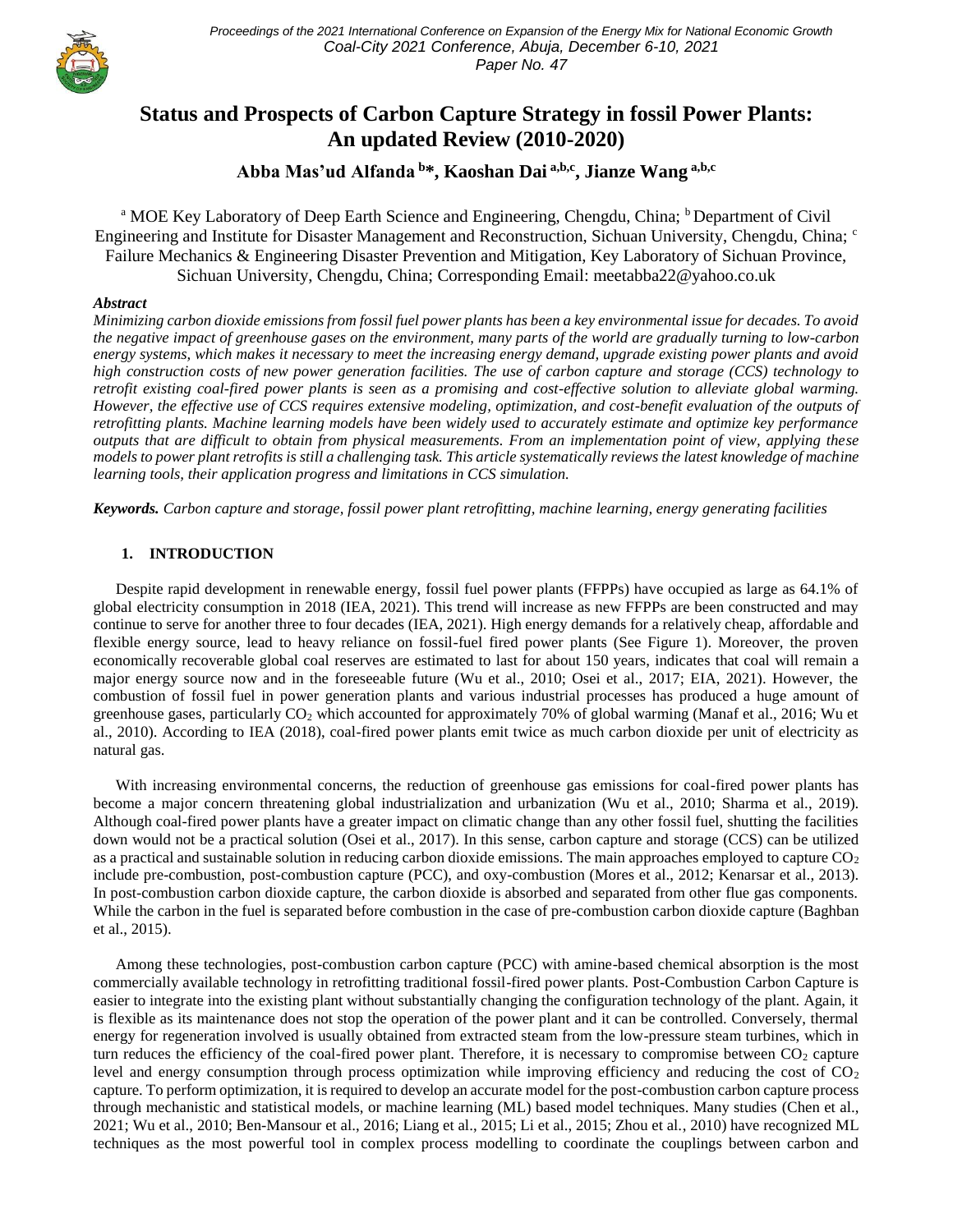electricity for achieving low-carbon energy systems.



**Figure 1 Age structure of existing power capacity by region (EIA, 2018)**

Over the past 10 years, there has been significant progress in the development of ML simulation for the post-combustion carbon capture (PCC) technology. A systematic Literature Review (SLR) approach was chosen for its ability to offer high quality and well-defined transparent approach for identifying, evaluating, and summarizing the findings from large quantities of resources. Thus, this review aims to systematically extract relevant contributions of machine learning modeling techniques of CCS in FFPPs in the form of research questions:

- (i) What are the current ML models used in CCS simulation and optimization?
- (ii) What are the performance measures for rating the effectiveness of ML techniques in CCS ML?
- (iii) What are the ML limitations identified in the last decades?

### **2. METHODOLOGY**

A systematic review was conducted based on Xiao and Watson (2019) framework shown in Figure 2. The framework involves sequential steps of literature search, analyzing and synthesizing the findings. A deep search of the major electronic databases (Google Scholar, Sage, Science Direct, Scopus, and Web of Science) was conducted to identify studies reporting on the application of machine learning in simulation and optimization of carbon capture processes of FFPPs. Then, the search of these keywords (Carbon capture and storage, fossil power plant, machine learning, retrofitting, artificial intelligence, Artificial Intelligence, AI, Machine Learning, ML, deep learning, DL) either in the title, abstract, or keywords only in peer-reviewed journals were selected for this systematic review (See Figure 3). Articles published over the past decade were selected using keywords 396 records relevant articles were further identified from the database via repeated search processes.



Figure 2 Systematic Review Flowchart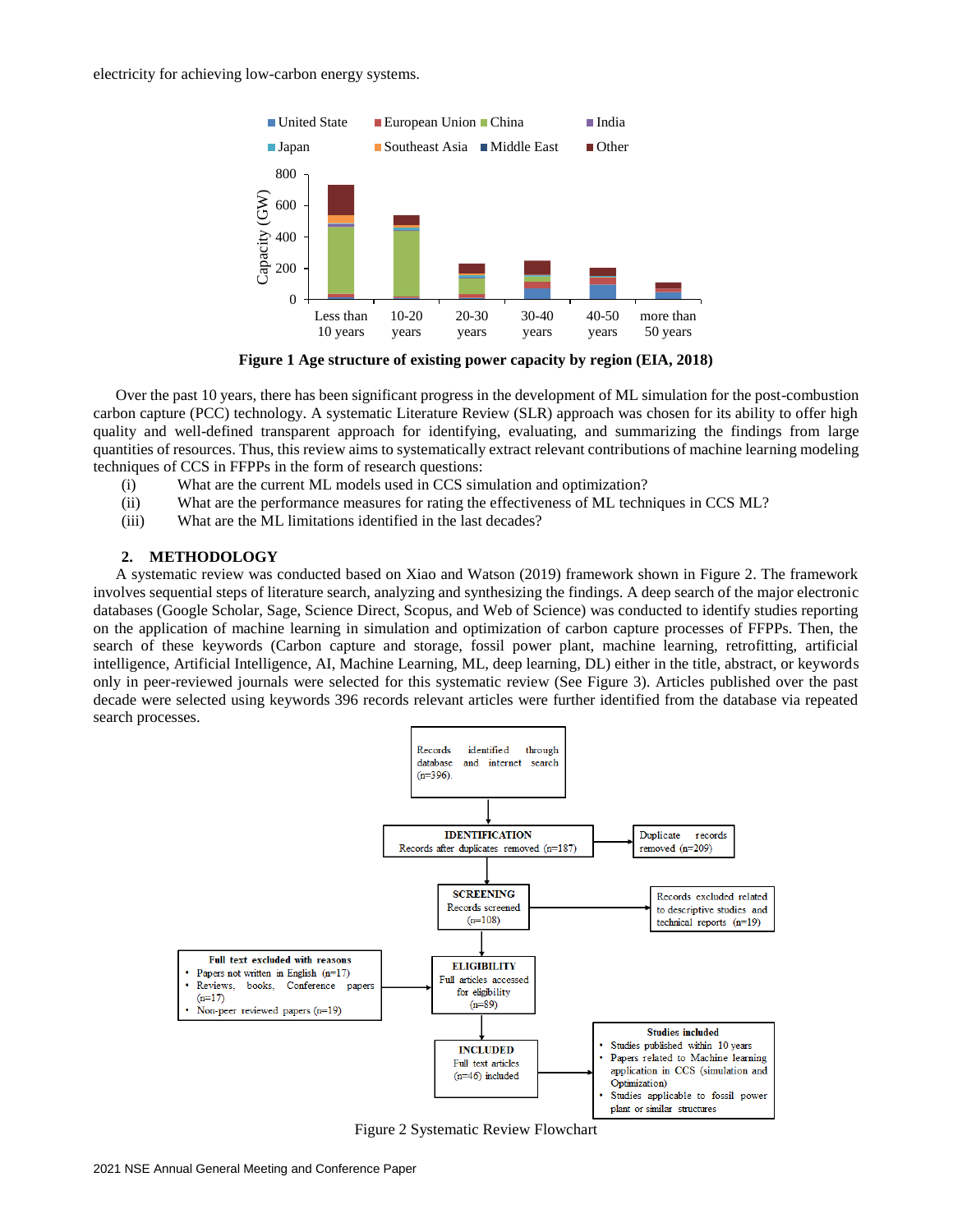

Figure 3 Frequency of Publications in Top Journals

In total, 187 articles were extracted and exported to EndNote software according to exclusion criteria. These articles were screened twice by authors independently. First, 209 duplicate articles were removed. After screening, 53 articles were discarded, the full-text of the refined list (46 articles) was screened to finalize eligible articles that complied with the specified inclusion criteria (see Fig 2). Data extracted from the selected studies were summarized in the form tables. The tabulated information included authors, year of publication, ML models adopted, and key findings were presented in the next section.

| Refs                           | ML techniques                                                                                                                           | Input(s)                                                                                                                          | Output(s)                                                                                                  | <b>CCS</b>           | Performance/ Strength                                                                                                                                                      |
|--------------------------------|-----------------------------------------------------------------------------------------------------------------------------------------|-----------------------------------------------------------------------------------------------------------------------------------|------------------------------------------------------------------------------------------------------------|----------------------|----------------------------------------------------------------------------------------------------------------------------------------------------------------------------|
| Sipöcz et al.<br>(2011)        | <b>ANN</b><br>with<br>sensitivity<br>analysis                                                                                           | Temperature,<br>mass<br>flow, mass fraction,<br>solvent<br>lead load,<br>solvent<br>circulation<br>rate.<br>removal<br>efficiency | Mass flow CO <sub>2</sub><br>captured,<br>rich<br>load.<br>specific<br>duty                                | Method<br><b>PCC</b> | Prediction of solvent rich<br>and<br>CO <sub>2</sub><br>load<br>amount<br>captured have<br>maximum<br>error below 2.8% and 0.17%<br>respectively                           |
| Sharma et al.<br>(2019)        | Adaptive<br>network-based<br>fuzzy inference system<br>(ANFIS) and multi-gene<br>genetic<br>programming<br>(MGGP)                       | load and the CO <sub>2</sub><br>emission                                                                                          | COE,<br>annual<br>$CO2$ emissions                                                                          | <b>PCC</b>           | $R2$ for MGGP and ANFIS is<br>0.99 and 0.96 respectively.<br>Also, ANFIS model fails to<br>the<br>replicate<br>expected<br>sensitivity analysis.                           |
| Hoseinpour<br>et<br>al. (2018) | GA-RBF(genetic<br>algorithm- radial basis<br>function neural networks,<br>Hybrid-ANFIS, and GEP<br>(gene)<br>expression<br>programming) | Temperature,<br>pressure,<br>mass<br>fraction of TBAB in<br>feed<br>aqueous<br>solution (wTBAB)                                   | solubility<br>of<br>$CO2$ (xCO <sub>2</sub> )                                                              | <b>PCC</b>           | $R2$ for GA-RBF and Hybrid-<br>ANFIS models was 0.9994<br>and 0.9927 respectively.                                                                                         |
| Mohagheghian<br>et. al. (2015) | artificial<br>Feedforward<br>neural networks (FFANN)                                                                                    | Reduced temperature<br>and pressure                                                                                               | $CO2$ capture rate                                                                                         | <b>PCC</b>           | with<br>Accurate prediction<br>0.00175% RMSE                                                                                                                               |
| Mirarab et al.<br>(2015)       | ANN (artificial<br>neural<br>networks)                                                                                                  | Water content, ionic<br>liquid<br>content,<br>temperature,<br>pressure                                                            | $CO2$ capture rate                                                                                         | <b>PCC</b>           | Small difference between the<br>estimated results of ANN<br>approach and experimental<br>data of $CO2$ capture rate for<br>the training, validation, and<br>test data sets |
| Zhou<br>et<br>al.<br>(2010)    | Adaptive-network-based<br>fuzzy<br>inference<br>system(ANFIS)                                                                           | Steam flow rate, $CO2$<br>concentration in flue<br>gas, Ratio between<br>amine and flue gas<br>flow rate                          | $CO2$ production<br>rate,<br>CO <sub>2</sub><br>absorption<br>efficiency, Heat<br>duty,<br>Lean<br>loading | <b>PCC</b>           | High accuracy, can model<br>irregular non-linear function<br>enable interpretation of the<br>interrelationships among the<br>parameter                                     |

Table 1 Typical Literature matrix adopted for the SLR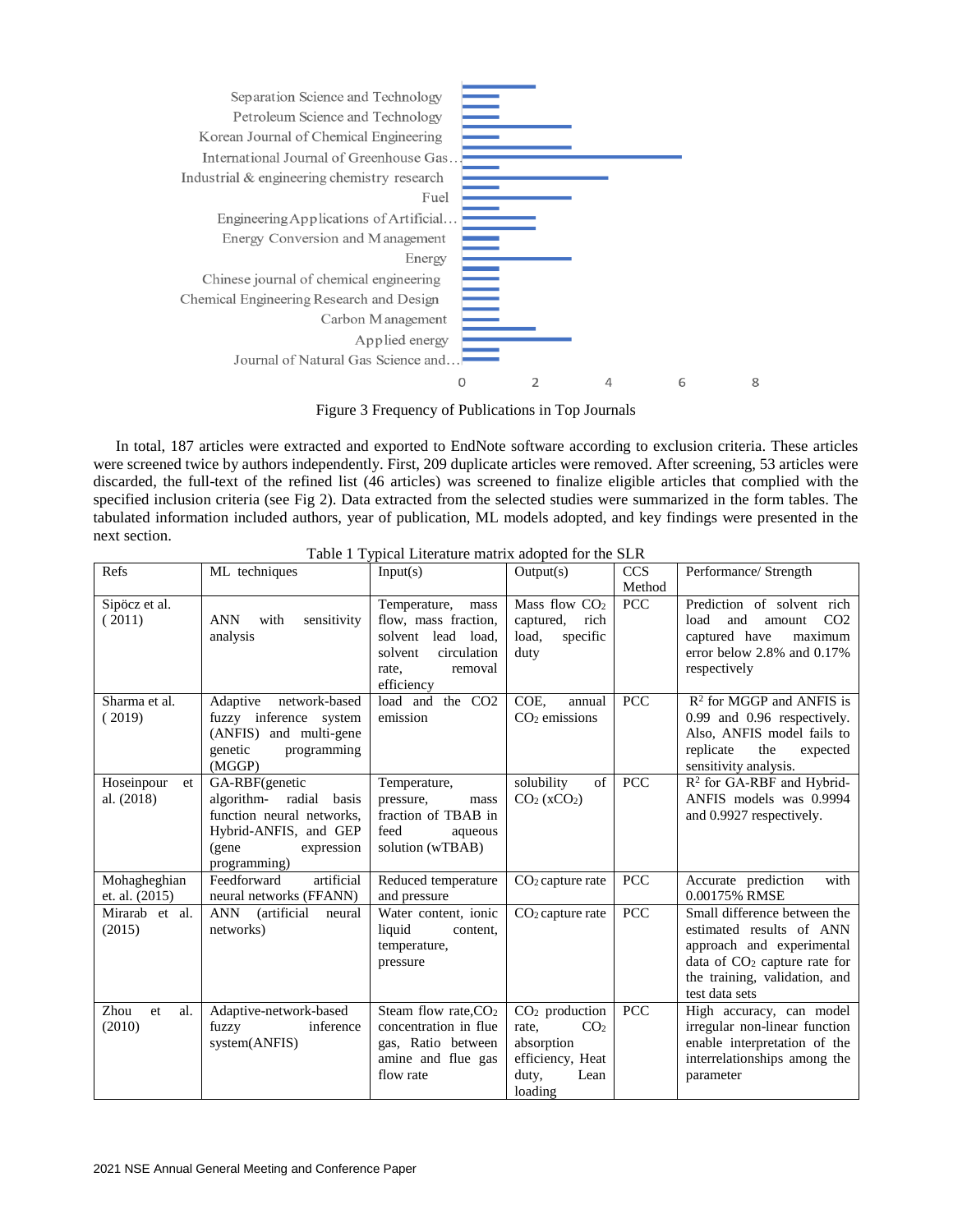#### **3. RESULTS AND ANALYSIS**

In this contribution, out of the total 94 articles identified shown in Figure 3, 49 met the criteria for full-text review but only 40 were eligible for inclusion. Analysis of the 40 articles is presented in terms of CCS Machine learning approaches, inputs and output variables as well as accuracy performance measures. It is worth noting in Figure 4, during the Covid -19 pandemic there is a decline in the number of research papers, which could be attributed to the subsequent coal consumption downturn recovery in the power sector due to the Covid-19 pandemic. At the end of 2019, increasing power consumption is observed due to a recovering demand for coal-fired electricity generation.



#### **Figure 4: Trend of CCS-Machine Learning research evolution (2010 to 2021)**

The most frequently used machine learning often used interchangeably with the term machine learning is the artificial neural network (ANN). ANN provides good correlations between the inputs and outputs, unfortunately, it cannot explain the relationships among the parameters (Helei et al., 2021). Another study reported that deep learning models have better model, accuracy and generalization ability, especially for multi-step ahead predictions (Li et al., 2018). Therefore, various deep multi-layer neural networks techniques have been developed in the solvent-based PCC process to address difficulties typically related to traditional ANN such as overfitting, local minima at the unsupervised stage, optimal number of layers and neurons per layer, and choice of the activation function. These strategies are aimed at (i) reducing fossil fuel burning (ii) improving coal-fired plant efficiency (iii) capture and storage of carbon dioxide (iv) enhancement of  $CO<sub>2</sub>$  partial pressure in the exhaust gas (28 studies). Moreover, 14 studies proposed Particle Swarm Optimization (PSO) to improve the optimization efficiency of the ANN model is consider and thus alleviate the effect of unavoidable modelling mismatches (e.g Baghban et al., 2015; Ahmadi, 2016; Wu et al.,2020; Xi et al.,2021; Sipöcz et al., 2011; Zhou et al., 2010, etc.). Satisfactory validation results proved that the accuracy of the PSO was 10 times higher than the conventional single-hidden layer (Wu et al., 2010). This technique allows one to find the best future control sequence for the PCC process.



**Figure 5 Break-down of the Common ML techniques**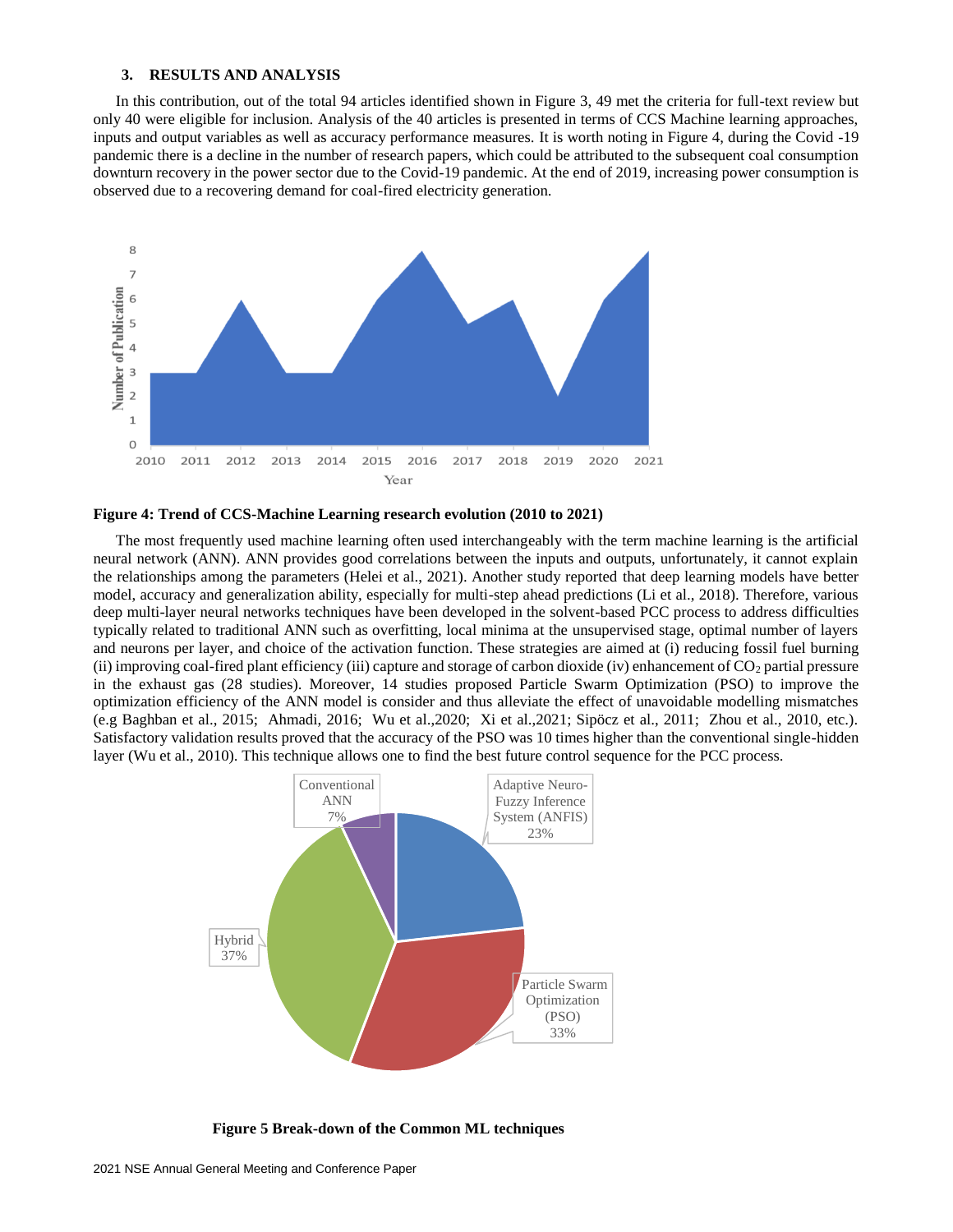Another common approach is Adaptive Neuro-Fuzzy Inference System (ANFIS) implemented in 10 studies. The Neurofuzzy approach model is typically attractive for modeling the  $CO<sub>2</sub>$  capture process due to the following advantages: (i) It can model irregular non-linear functions among the data (ii) it is knowledge base capacity enables interpretation of the interrelationships among input-output parameters (ii)High accuracy of modeling (Zhou et al., 2010). Zhou et al. (2010) developed single-hidden layer feed-forward back-propagation neural network (FFBNN) models and adaptive network-based fuzzy inference system (ANFIS) models for the PCC process to predict the steady-state values of re-boiler heat duty, absorption efficiency, lean solvent loading and  $CO<sub>2</sub>$  production rate. Another comparative by Sharma et al. (2019) used an adaptive network-based fuzzy inference system (ANFIS) and multi-gene genetic programming (MGGP) to model Indian coal-fired power plants with CO<sub>2</sub> capture. MGGP model is better in predicting the cost and emission of the resulting plants with CO<sub>2</sub> capture. Due to its higher degree of correlation, ANFIS model fails to replicate the expected sensitivity analysis results. Precisely, MGGP has  $R^2$  value of more than 99% between the predicted and actual values, as against the 96% correlation for the ANFIS approach.

Many studies have now focused on hybrid simulation approaches using multiple performance error measures can determine the accuracy of prediction to experimental data. In total, 23 studies have applied this approach (e.g., Zhou et al.,2010; Zhou et al.,2016; Baghban et al.,2015; Hoseinpour et al., 2018; Zarei et al.,2018; Sharma et al.,2019). For example, Chan et al. (2017) proposed a PWL-ANN algorithm to explore the relationships among key operational parameters of the CO<sup>2</sup> capture process system. In another study, Ahmadi (2016) compared the PSO-ANN and Genetic algorithm (GA)- least squares support vector machine models in terms of MAE and  $R^2$ . The PSO-ANN and GA-LSSVM methods yielded the mean absolute error (MAE) and coefficient of determination  $(R^2)$  values of 1.736 and 0.995 as well as 0.51930 and 0.99934, respectively.

Thus, the respective choice of the appropriate machine learning approach depends on the proper selection of operational parameters (inputs and outputs). To this end, physical parameters are incorporated in the formulation of the ANN inputs and output. Different outputs reviewed to reflect the performance of the PCC process include CO<sup>2</sup> production rate, solubility of CO2, annual CO<sup>2</sup> emissions and Mass flow CO2 captured among others (Chu et al., 2016). The process parameters enable prediction and optimization and improving the efficiency of the  $CO<sub>2</sub>$  capture process (Zhou et al., 2016). Amongst the various inputs of CCS, reduced temperature and pressure are commonly utilized to obtained carbon capture rates. This is because retrofitting the existing coal-fired power plant easily and treat flue gas stream with low CO<sub>2</sub> partial pressure. Moreover, reducing lean solvent flow rate to the barest minimum will minimize the energy consumption in the regenerator of the coal-fired power plant. Altogether, it is shown multiple inputs and outputs are used for design, process prediction and performance estimation

The error is determined by comparing the current network output to the correct output (which is available in a supervised learning scenario). To evaluate the performance and accuracy of the optimal ML model, coefficient of determination  $(R^2)$ , mean absolute percentage error (MAPE), and root mean square error (RMSE) were calculated using the following Eqns. (1) - (3):

$$
R^{2} = 1 - \frac{\sum_{i=1}^{n} (Y_{Act,i} - Y_{Pred,i})^{2}}{\sum_{i=1}^{n} (Y_{Act,i} - \bar{Y}_{Pred,i})^{2}} \qquad (1)
$$
  

$$
MAPE = \left[\frac{1}{n} \sum_{i=1}^{n} \left| \frac{Y_{Act,i} - Y_{Pred,i}}{Y_{Act,i}} \right| \right] \times 100 \quad (2)
$$
  

$$
RMSE = \left[\frac{1}{n} \sum_{i=1}^{n} (Y_{Act,i} - Y_{Pred,i})^{2} \right]^{0.5} \quad (3)
$$

The coefficient of determination  $(R^2)$  is a number that specifies how well data fit into a statistical model such as a regression line or curve. It provides a measure of how well-observed outcomes are replicated by the model, based on the proportion of total variation of outcomes explained by the model. It is used to measure the error rate of a regression model and it represents the standard deviation of the model prediction error. A smaller value indicates better model performance Similarly, MAPE provides a useful measure of prediction accuracy in a forecasting method, it usually expresses accuracy as a percentage. RMSE of a model prediction for the estimated variable  $Y_{Pred}$  is defined as the square root of the mean squared error. Mean Squared Error (MSE) is the average squared difference between outputs and targets, lower MSE values are better, while zero means no error. Regression R Values measure the correlation between outputs and targets. An R-value of 1 means a close relationship, 0 a random relationship.

To enhance the control performance PCC process, PSO algorithm is applied in the IPC design to solve the receding horizon optimization problem and search for the best control actions. Interestingly, Mac Dowell et al. (2013) identified that more than 50% of energy cost in the PCC plant is associated with the cost of solvent regeneration, which accounts for most parts of the total annualized cost. Therefore, seeking for optimal operation conditions with minimum energy consumption and a satisfied capture degree appears most important consideration in designing a PCC plant. This motivated Manaf et al.  $(2021)$  to analyze the trade-offs mainly between the cost of  $CO<sub>2</sub>$  emission and the cost of PPCCS. The model is based on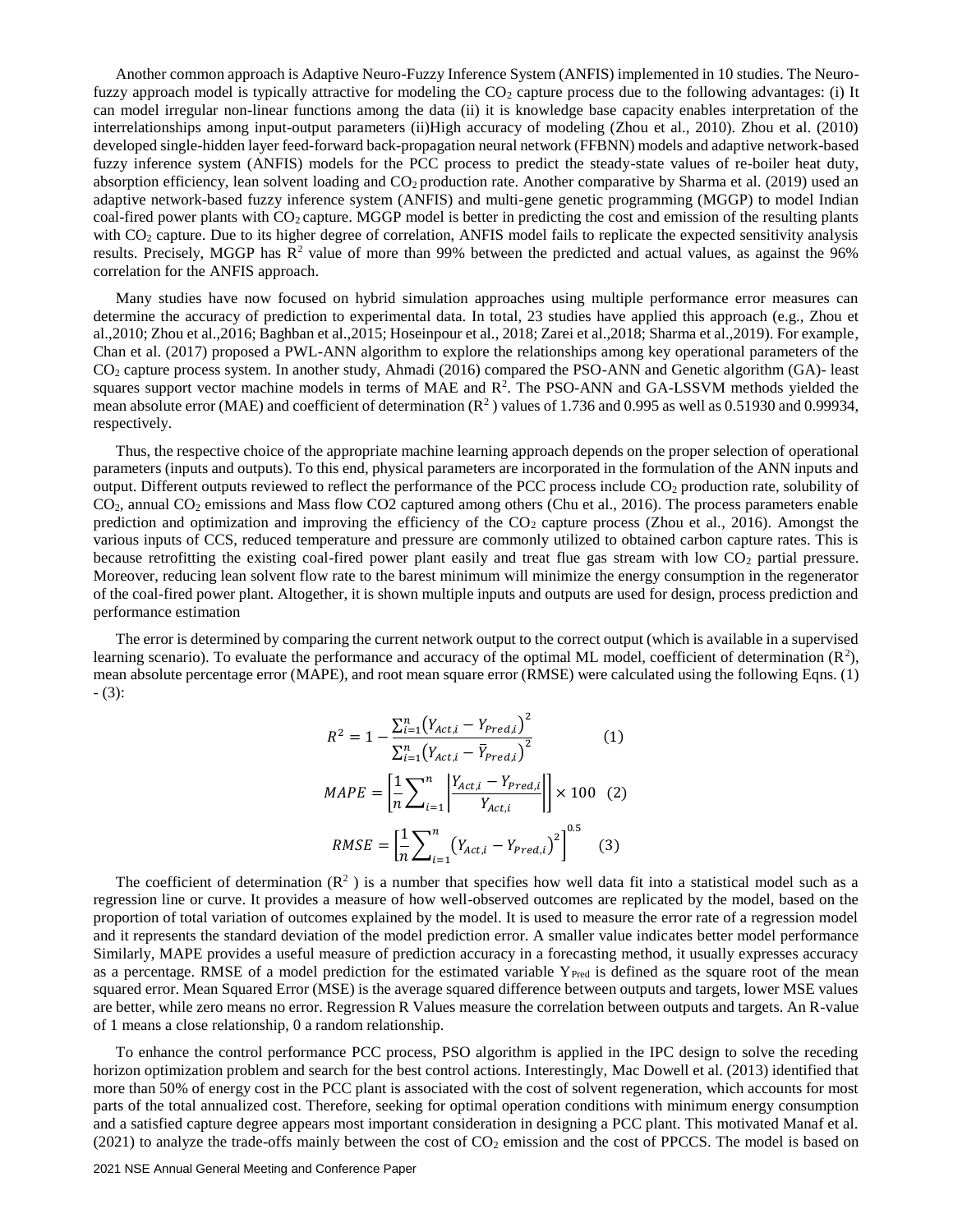mixed-integer non-linear programming (MINLP) formulation for predicting the practicality and feasibility of CCS at largescale commercialization. The key contribution here is determining the most feasible time for the realization of CCS commercialization considering both present and forecast trends and to estimate profit/loss of the PP-CCS.

#### **4. CONCLUSIONS AND FUTURE PERSPECTIVE**

The Systematic Literature Review (SLR) summarizes current machine learning applications and considers future potential in fossil fuel power plant CCS potentials. It does this by synthesizing 40 relevant studies out of 396 studies developed in 10 years (2010 to 2020) indicated in Figure 2. These studies are analyzed in terms of the number of publications by year, publication channels, type of ML simulation and optimization models and limitations. Machine learning based Carbon Capture and Storage (CCS) research is a rapidly evolving technology, most deep learning models require further improvements in terms of reduction in expensive computational costs. Future work will include two limitations identified in the current review. First, optimization of large energy requirement for regeneration of cheaper potential absorbents (apart from amine solution). Secondly, harnessing simulation optimization of green gas and carbon capture processes to cope with complex evolving hybrid ML models. Finally, development of a feasible optimization model on integrated design, scheduling and control of large-scale PCC plant to optimize the design and operating conditions base on a machine learning model could be future research direction.

#### **REFERENCES**

- Ahmadi, M. A., Kashiwao, T., Rozyn, J., & Bahadori, A. (2016). Accurate prediction of properties of carbon dioxide for carbon capture and sequestration operations. *Petroleum Science and Technology*, 34(1), 97-103. https://doi.org/10.1080/10916466.2015.1107847
- Al-Habaibeh, A., Sen, A., & Chilton, J. (2021). Evaluation tool for the thermal performance of retrofitted buildings using an integrated approach of deep learning artificial neural networks and infrared thermography. *Energy and Built Environment*, *2*(4), 345-365.
- Aminian, A. (2017). Estimating the solubility of different solutes in supercritical CO2 covering a wide range of operating conditions by using neural network models. *The Journal of Supercritical Fluids*, 125, 79-87. https://doi.org/10.1016/j.supflu.2017.02.007
- Ashraf, W. M., Uddin, G. M., Arafat, S. M., Afghan, S., Kamal, A. H., Asim, M., ... & Krzywanski, J. (2020). Optimization of a 660 MW e Supercritical Power Plant Performance—A Case of Industry 4.0 in the Data-Driven Operational Management Part 1. Thermal Efficiency. *Energies*, 13(21), 5592.
- Baghban, A., Ahmadi, M. A., & Shahraki, B. H. (2015). Prediction carbon dioxide solubility in presence of various ionic liquids using computational intelligence approaches. *The Journal of supercritical fluids*, 98, 50-64. https://doi.org/10.1016/j.supflu.2015.01.002
- Chan, C. W., Zhou, Q., & Tontiwachiwuthikul, P. (2012). Part 4a: Applications of knowledge-based system technology for the CO2 capture process system. *Carbon Management*, *3*(1), 69-79. https://doi.org/10.4155/cmt.11.76
- Chan, V., & Chan, C. (2017). Learning from a carbon dioxide capture system dataset: Application of the piecewise neural network algorithm. *Petroleum*, 3(1), 56-67. https://doi.org/10.1016/j.petlm.2016.11.004
- Chen, G., Luo, X., Zhang, H., Fu, K., Liang, Z., Rongwong, W., ... & Idem, R. (2015). Artificial neural network models for the prediction of CO2 solubility in aqueous amine solutions. *International Journal of Greenhouse Gas Control*, 39, 174-184. https://doi.org/10.1016/j.ijggc.2015.05.005
- Chen, X., Wu, X., & Lee, K. Y. (2021). The mutual benefits of renewables and carbon capture: Achieved by an artificial intelligent scheduling strategy. *Energy Conversion and Management*, 233, 113856. https://doi.org/10.1016/j.enconman.2021.113856
- Chowdhury, F. A., Yamada, H., Higashii, T., Goto, K., & Onoda, M. (2013). CO2 capture by tertiary amine absorbents: a performance comparison study. *Industrial & engineering chemistry research*, 52(24), 8323-8331. DOI:10.1021/ie400825u
- Chu, F., Yang, L., Du, X., & Yang, Y. (2016). CO2 capture using MEA (monoethanolamine) aqueous solution in coal-fired power plants: Modeling and optimization of the absorbing columns. *Energy*, 109, 495-505. https://doi.org/10.1016/j.energy.2016.04.123
- Fotoohi, F., Amjad-Iranagh, S., Golzar, K., & Modarress, H. (2016). Predicting pure and binary gas adsorption on activated carbon with twodimensional cubic equations of state (2-D EOSs) and artificial neural network (ANN) method*. Physics and Chemistry of Liquids*, 54(3), 281-302. https://doi.org/10.1080/00319104.2015.1084877
- Fu, K., Chen, G., Liang, Z., Sema, T., Idem, R., & Tontiwachwuthikul, P. (2014). Analysis of mass transfer performance of monoethanolaminebased CO2 absorption in a packed column using artificial neural networks. *Industrial & Engineering Chemistry Research*, 53(11), 4413- 4423. https://doi.org/10.1021/ie403259g
- Ghorbani, M., Zargar, G., & Jazayeri-Rad, H. (2016). Prediction of asphaltene precipitation using support vector regression tuned with genetic algorithms. *Petroleum*, 2(3), 301-306.
- Han, B., & Bian, X. (2018). A hybrid PSO-SVM-based model for determination of oil recovery factor in the low-permeability reservoir. *Petroleum*, 4(1), 43-49. https://doi.org/10.1016/j.petlm.2017.06.001
- He, Z.R., Sahraei, M.H. and Ricardez-Sandoval, L.A. (2016). Flexible operation and simultaneous scheduling and control of a CO2 capture plant using model predictive control. *International Journal of Greenhouse Gas Control*, 48. 300-311. https://doi.org/10.1016/j.petlm.2017.06.001
- Hoseinpour, S. A., Barati‐Harooni, A., Nadali, P., Mohebbi, A., Najafi‐Marghmaleki, A., Tatar, A., & Bahadori, A. (2018). Accurate model based on artificial intelligence for prediction of carbon dioxide solubility in aqueous tetra‐n‐butylammonium bromide solutions. *Journal of Chemometrics*, 32(2), e2956. https://doi.org/10.1002/cem.2956
- IEA. (2018). Age structure of existing coal power capacity by region, IEA, Paris Retrieved from https://www.iea.org/data-andstatistics/charts/age-structure-of-existing-coal-power-capacity-by-region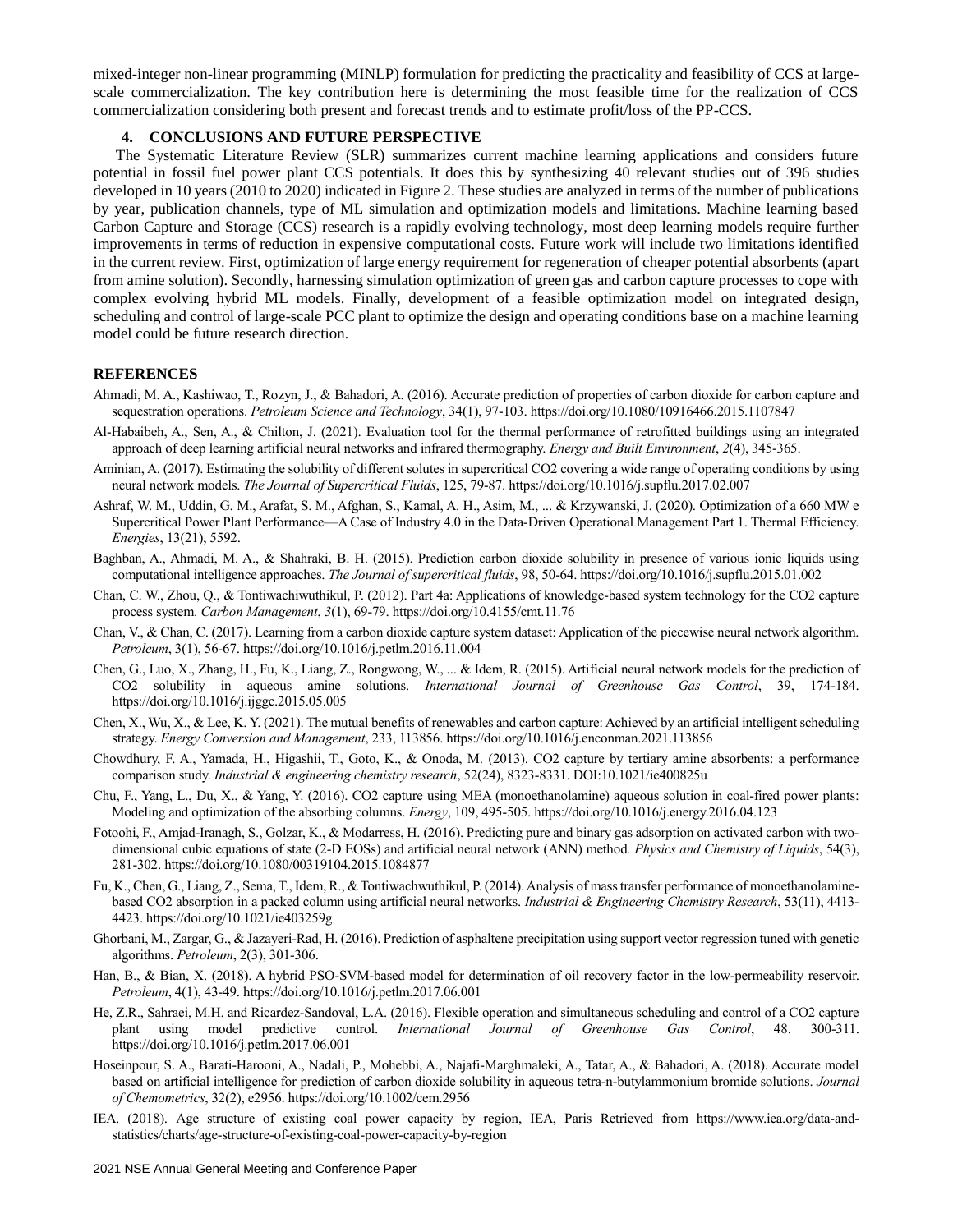IEA. (2021). Renewables Information: Overview, IEA, Paris Retrieved from https://www.iea.org/reports/renewables-information-overview.

- Kim, Y., Jang, H., Kim, J., & Lee, J. (2017). Prediction of storage efficiency on CO2 sequestration in deep saline aquifers using artificial neural network. *Applied energy*, 185, 916-928. https://doi.org/10.1016/j.apenergy.2016.10.012
- Kim, Y., Jang, H., Kim, J., & Lee, J. (2017). Prediction of storage efficiency on CO2 sequestration in deep saline aquifers using artificial neural network. *Applied Energy*, 185, 916–928. doi:10.1016/j.apenergy.2016.10.012
- Lawal, A., Wang, M.H., Stephenson, P. and Obi, O. (2012). Demonstrating full-scale postcombustion CO2 capture for coal-fired power plants through dynamic modelling and simulation. *Fuel,* 101, pp. 115-128. https://doi.org/10.1016/j.fuel.2010.10.056
- Li, F., Zhang, J., Oko, E., & Wang, M. (2015). Modelling of a post-combustion CO2 capture process using neural networks. *Fuel*, 151, 156- 163. https://doi.org/10.1016/j.fuel.2015.02.038
- Li, F., Zhang, J., Shang, C., Huang, D., Oko, E., & Wang, M. (2018). Modelling of a post-combustion CO2 capture process using deep belief network. *Applied Thermal Engineering*, 130, 997-1003. https://doi.org/10.1016/j.applthermaleng.2017.11.078
- Liang, Z. H., Rongwong, W., Liu, H., Fu, K., Gao, H., Cao, F., & Tontiwachwuthikul, P. P. (2015). Recent progress and new developments in post-combustion carbon-capture technology with amine based solvents. *International Journal of Greenhouse Gas Control*, 40, 26-54. <https://doi.org/10.1016/j.ijggc.2015.06.017>
- Liao, P., Li, Y., Wu, X., Wang, M., & Oko, E. (2020). Flexible operation of large-scale coal-fired power plant integrated with solvent-based post-combustion CO2 capture based on neural network inverse control. *International Journal of Greenhouse Gas Control*, *95*, 102985. https://doi.org/10.1016/j.ijggc.2020.102985
- Lin, Y.J., Wong, D.S.H., Jang, S.S. and Ou, J.J. (2012). Control strategies for flexible operation of power plant with CO2 capture plant. *Aiche Journal*. 58(9), pp. 2697-2704. https://doi.org/10.1016/j.ijggc.2020.102985
- Mac Dowell, N., Samsatli, N. J., & Shah, N. (2013). Dynamic modelling and analysis of an amine-based post-combustion CO2 capture absorption column. *International Journal of Greenhouse Gas Control*, *12*, 247-258.
- Manaf, N. A., Milani, D., & Abbas, A. (2021). An intelligent platform for evaluating investment in low-emissions technology for clean power production under ETS policy. *Journal of Cleaner Production*, 128362. https://doi.org/10.1016/j.jclepro.2021.128362
- Manaf, N.A., Cousins, A., Feron, P. and Abbas, A. (2016). Dynamic modelling, identification and preliminary control analysis of an aminebased post-combustion CO2 capture pilot plant. *Journal of Cleaner Production*, 113, pp. 635-653. https://doi.org/10.1016/j.jclepro.2015.11.054
- Meesattham, S., Charoensiritanasin, P., Ongwattanakul, S., Liang, Z., Tontiwachwuthikul, P., & Sema, T. (2020). Predictions of equilibrium solubility and mass transfer coefficient for CO2 absorption into aqueous solutions of 4-diethylamino-2-butanol using artificial neural networks. *Petroleum*, 6(4), 385-391. https://doi.org/10.1016/j.petlm.2018.09.005
- Mirarab, M., Sharifi, M., Behzadi, B., & Ghayyem, M. A. (2015). Intelligent prediction of CO2 capture in propyl amine methyl imidazole alanine ionic liquid: an artificial neural network model. *Separation Science and Technology*, 50(1), 26-37. https://doi.org/10.1080/01496395.2014.946145
- Mohagheghian, E., Zafarian-Rigaki, H., Motamedi-Ghahfarrokhi, Y., & Hemmati-Sarapardeh, A. (2015). Using an artificial neural network to predict carbon dioxide compressibility factor at high pressure and temperature*. Korean Journal of Chemical Engineering*, 32(10), 2087- 2096. https://doi.org/10.1007/s11814-015-0025-y
- Moioli, S., Pellegrini, L. A., Ho, M. T., & Wiley, D. E. (2019). A comparison between amino acid based solvent and traditional amine solvent processes for CO2 removal. *Chemical Engineering Research and Design*, 146, 509-517. doi:10.1007/s11814-015-0025-y
- Muhammad Ashraf, W., Moeen Uddin, G., Muhammad Arafat, S., Afghan, S., Hassan Kamal, A., Asim, M., ... & Krzywanski, J. (2020). Optimization of a 660 MWe Supercritical Power Plant Performance—A Case of Industry 4.0 in the Data-Driven Operational Management Part 1. Thermal Efficiency. *Energies*, *13*(21), 5592. doi:10.3390/en13215619
- Narku-Tetteh,J.., Muchan,P., Saiwan, C., Supap, T., & Idem, R. (2017). Selection of components for formulation of amine blends for post combustion CO<sup>2</sup> capture based on the side chain structure of primary, secondary and tertiary amines. *Chem. Eng. Sci.,* 170 pp. 542-560. https://doi.org/10.1016/j.ces.2017.02.036
- Nwaoha, C., Tontiwachwuthikul, P., & Benamor, A. (2018). A comparative study of novel activated AMP using 1, 5-diamino-2-methylpentane vs MEA solution for CO2 capture from gas-fired power plant. *Fuel,* 234, 1089-1098.
- Osei, P. A., Akachuku, A., Decardi-Nelson, B., Srisang, W., Pouryousefi, F., Tontiwachwuthikul, P., & Idem, R. (2017). Mass transfer studies on catalyst-aided CO2 desorption from CO2-loaded amine solution in a post-combustion CO2 capture plant. *Chemical Engineering Science*, 170, 508-517. https://doi.org/10.1016/j.ces.2017.02.004
- Pacheco, R., Sánchez, A., La Rubia, M. D., López, A. B., Sánchez, S., & Camacho, F. (2012). Thermal Effects in the Absorption of Pure CO2 into Aqueous Solutions of 2-Methyl-amino-ethanol. *Industrial & engineering chemistry research*, 51(13), 4809-4818.
- Pouryousefi, F., Idem, R., Supap, T., & Tontiwachwuthikul, P. (2016). Artificial neural networks for accurate prediction of physical properties of aqueous quaternary systems of carbon dioxide (CO2)-loaded 4-(Diethylamino)-2-butanol and Methyldiethanolamine blended with Monoethanolamine. *Industrial & Engineering Chemistry Research*, 55(44), 11614-11621. https://doi.org/10.1021/acs.iecr.6b03018
- Sanchez-Fernandez, E., de Miguel Mercader, F., Misiak, K., van der Ham, L., Linders, M., & Goetheer, E. (2013). New process concepts for CO2 capture based on precipitating amino acids. *Energy Procedia*, *37*, 1160-1171. https://doi.org/10.1016/j.egypro.2013.05.213
- Sanchez-Fernandez, E., Heffernan, K., Van Der Ham, L., Linders, M. J., Goetheer, E. L., & Vlugt, T. J. (2014). Precipitating amino acid solvents for CO2 capture. *Opportunities to reduce costs in Post combustion capture. Energy Procedia*, 63, 727-738.
- Shahsavand, A., Fard, F. D., & Sotoudeh, F. (2011). Application of artificial neural networks for simulation of experimental CO2 absorption data in a packed column. *Journal of Natural Gas Science and Engineering*, 3(3), 518-529[. https://doi.org/10.1016/j.jngse.2011.05.001](https://doi.org/10.1016/j.jngse.2011.05.001)
- Sharma, N., Singh, U., & Mahapatra, S. S. (2019). Prediction of cost and emission from Indian coal-fired power plants with CO2 capture and